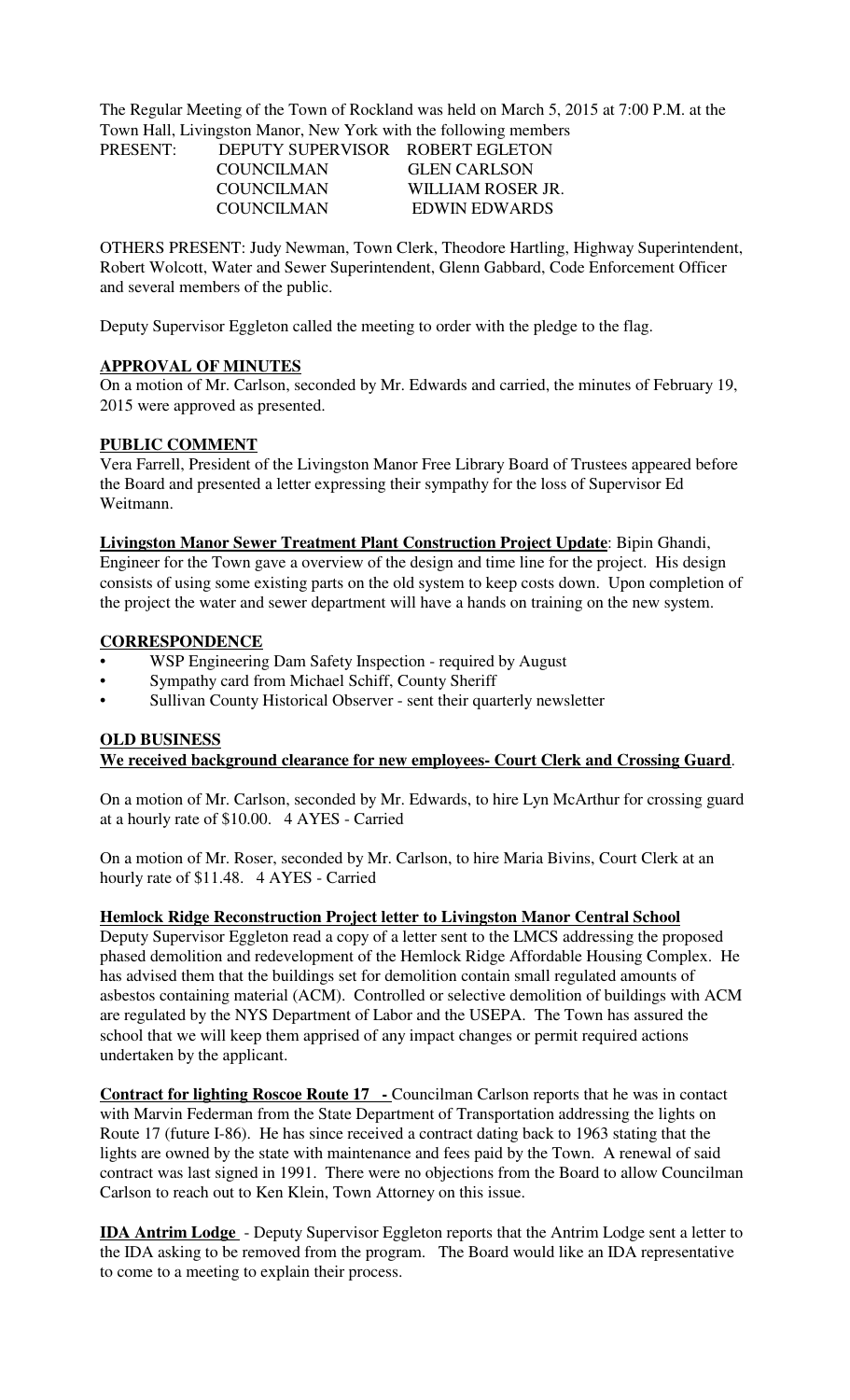# *REGULAR MEETING, TOWN OF ROCKLAND, MARCH 5, 2015*

## **NEW BUSINESS**

**Sullivan County Planning Small Grant Program** - Sullivan County Planning staff is available to assist in developing projects and applications. Both Chambers will be advised of this program.

**Liquor License renewal Rockland House LLC.** On a motion of Mr. Edwards, seconded by Mr. Roser, to approve the renewal of the Rockland House LLC Liquor License. 4 AYES - Carried

**Town Clerk Monthly report** was presented.

**Supervisors Monthly report** was presented. Motion by Mr. Carlson, seconded by Mr. Edwards, to accept the Supervisor's monthly report. 4 AYES - Carried

**Government Efficiency Plan Initiative** - The Plan must incorporate cooperation agreements, mergers, shared services and/or efficiencies that will ultimately save a minimum of 1% of the total tax levy for all participating government jurisdictions. Homeowners who are eligible for the STAR property tax exemption and live in an eligible taxing jurisdiction will benefit from the Property Tax Freeze Credit.

## **Board Member Re-Organization**

Robert Eggleton, Deputy Supervisor/Councilman presented a letter of resignation as Councilman.

On a motion of Mr. Edwards, seconded by Mr. Roser, to accept the resignation from Robert Eggleton, Councilman. 4 AYES - Carried

**Appoint Robert Eggleton, Supervisor** On a motion of Mr. Edwards, seconded by Mr. Roser, to appoint Robert Eggleton, Supervisor to fill the unexpired term of Edward Weitmann. 4 AYES - Carried

**Appoint Peter Devantier, Councilman** On a motion of Mr. Edwards, seconded by Mr. Carlson, to appoint Peter Devantier, Councilman to fill the unexpired term of Robert Eggleton. 4 AYES - Carried

William Roser, Councilman presented a letter of resignation as Councilman. On a motion of Mr. Edwards, seconded by Mr. Carlson, to accept the resignation from William Roser. 4 AYES - Carried

**Appoint Joann Ryder, Councilwoman** On a motion of Mr. Carlson, seconded by Mr. Edwards, to appoint Joann Ryder, Councilwoman to fill the unexpired term of William Roser, II. 4 AYES - Carried

Judy Newman, Town Clerk administered the Oath of Office to the new appointments, they joined the other Board Members.

#### **DEPARTMENT HEADS**

**Ted Hartling, Highway Superintendent** presented the Board with the Agreement for Highway Expenditures. On a motion of Mr. Carlson, seconded by Mr. Devantier, to approve the Agreement for Highway Money Expenditures pursuant to the provisions of Section 284 of the Highway Law. 5 AYES - Carried

#### **Approve Highway Schooling**

On a motion of Mr. Edwards, seconded by Mrs. Ryder, to approve Ted Hartling, Highway Superintendent to attend Highway Schooling in June. 5 AYES - Carried

Ted reports that Trevor Taggart, HMEO has been removed from probation. He is a good employee and can run anything he is put on.